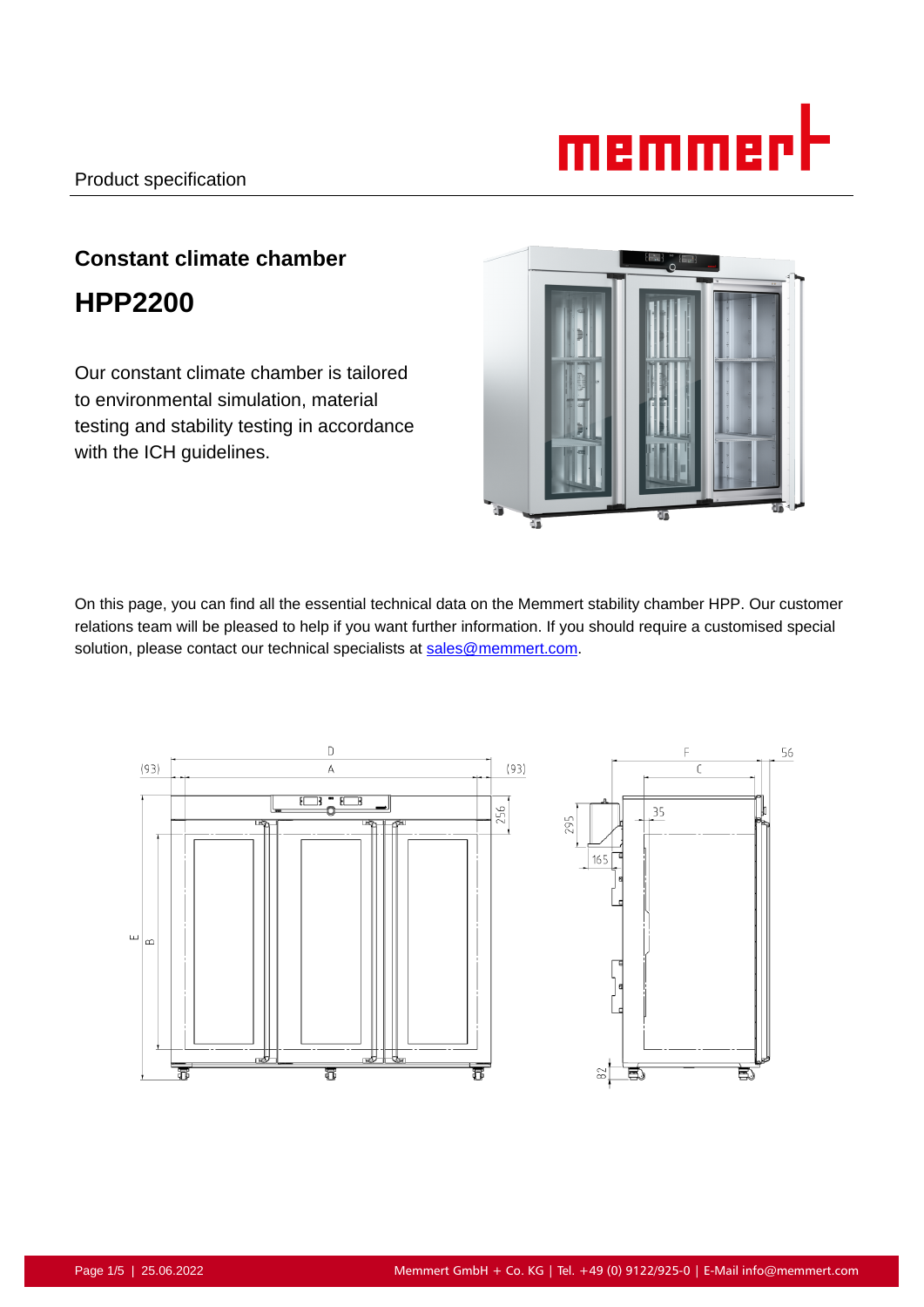# **Temperature**

| Setting temperature range              | without light, with humidity: $+15$ to $+60$ °C                                                                   |
|----------------------------------------|-------------------------------------------------------------------------------------------------------------------|
| Setting temperature range              | without light, without humidity: $+15$ to $+60$ °C                                                                |
| Working temperature range              | without light, with humidity: $+15$ (at least 10 below ambient temperature) to $+60$ °C                           |
| Working temperature range              | without light, without humidity: 15 (at least 10 below ambient temperature) to +60 °C                             |
| <b>Setting accuracy</b><br>temperature | 0.1 °C                                                                                                            |
| <b>Temperature sensor</b>              | 2 Pt100 sensors DIN Class A in 4-wire-circuit for mutual monitoring, taking over functions in case of an<br>error |

# **Humidity**

| Setting range humidity    | 10 - 80 % rh                                                                 |
|---------------------------|------------------------------------------------------------------------------|
| Humidity                  | humidity supply with distilled water from external tank by self-priming pump |
| <b>Humidification</b>     | humidification by hot steam generator                                        |
| <b>Dehumidification</b>   | dehumidification by cold trap using the Peltier technology                   |
| Setting accuracy humidity | $0.5 \%$ rh                                                                  |

# **Control technology**

| <b>ControlCOCKPIT</b>        | TwinDISPLAY. Adaptive multifunctional digital PID-microprocessor controller with 2 high-definition<br>TFT-colour displays. |
|------------------------------|----------------------------------------------------------------------------------------------------------------------------|
| Language setting             | German, English, Spanish, French, Polish, Czech, Hungarian                                                                 |
| adjustable parameters        | temperature (Celsius or Fahrenheit), relative humidity, programme time, time zones,<br>summertime/wintertime               |
| Timer                        | Digital backwards counter with target time setting, adjustable from 1 minute to 99 days                                    |
| <b>Function HeatBALANCE</b>  | adapting the distribution of the heating performance of the upper and lower heating circuit from -50 %<br>to $+50%$        |
| <b>Function SetpointWAIT</b> | the process time does not start until the set temperature is reached                                                       |
| Calibration                  | three freely selectable values each, temperature and humidity                                                              |

# **Communication**

| Interface            | Ethernet LAN, USB                                                                                                               |
|----------------------|---------------------------------------------------------------------------------------------------------------------------------|
| <b>Documentation</b> | programme stored in case of power failure                                                                                       |
| Programming          | AtmoCONTROL software on a USB stick for programming, managing and transferring programmes<br>via Ethernet interface or USB port |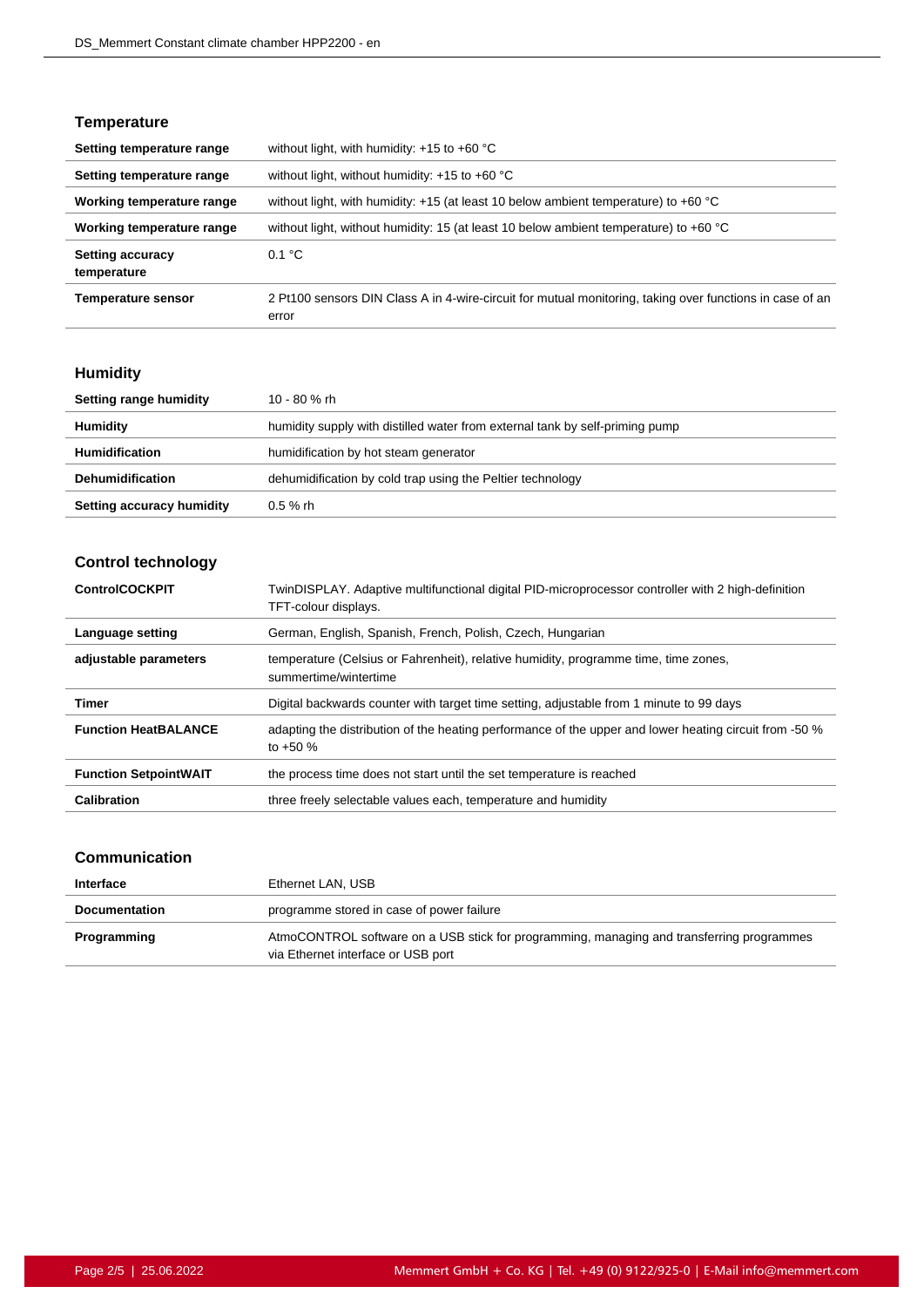| × | ٠<br>÷ | × |  |
|---|--------|---|--|
|   |        |   |  |

| <b>Temperature control</b> | over- and undertemperature monitor TWW, protection class 3.3 or adjustable temperature limiter<br>TWB, protection class 2, selectable on display                                                                                                                                                         |
|----------------------------|----------------------------------------------------------------------------------------------------------------------------------------------------------------------------------------------------------------------------------------------------------------------------------------------------------|
| <b>AutoSAFETY</b>          | additionally integrated over- and undertemperature protection "ASF", automatically following the<br>setpoint value at a preset tolerance range, alarm in case of over- or undertemperature, heating<br>function is switched off in case of overtemperature, cooling function in case of undertemperature |
| Autodiagnostic system      | integral fault diagnostics for temperature and humidity control                                                                                                                                                                                                                                          |
| Alarm                      | visual and acoustic                                                                                                                                                                                                                                                                                      |

# **Heating concept**

| <b>Peltier</b><br>energy-saving Peltier heating-/cooling system integrated in the rear (heat pump principle) |  |
|--------------------------------------------------------------------------------------------------------------|--|
|--------------------------------------------------------------------------------------------------------------|--|

# **Standard equipment**

| <b>Works calibration certificate</b> | for +25 °C/40 % rh and +40 °C/75 % rh                                                                                                                            |
|--------------------------------------|------------------------------------------------------------------------------------------------------------------------------------------------------------------|
| <b>Internals</b>                     | 6 stainless steel grid(s), electropolished                                                                                                                       |
| Door                                 | Stainless steel doors with glass sectors, fully heated inner glass panes integrated in the full-sight glass<br>door with 2-point locking (compression door lock) |
| <b>Standard accessories</b>          | Water tank including connection hose (110-750: 2.5 liter, 1060-2200: 10 liter)                                                                                   |
|                                      |                                                                                                                                                                  |

#### **Stainless steel interior**

| <b>Dimensions</b>         | $W_{(A)}$ x $h_{(B)}$ x $d_{(C)}$ : 1972 x 1450 x 750 mm (d less 10 mm for fan - Peltier) |
|---------------------------|-------------------------------------------------------------------------------------------|
| <b>Volume</b>             | 2140 l                                                                                    |
| Max. number of internals  | 42                                                                                        |
| Max. loading of chamber   | 330 kg                                                                                    |
| Max. loading per internal | 30 kg                                                                                     |

# **Textured stainless steel casing**

| <b>Dimensions</b> | $w_{(D)}$ x h <sub>(E)</sub> x d <sub>(F)</sub> : 2157 x 1913 x 1007 mm (d +56mm door handle) |
|-------------------|-----------------------------------------------------------------------------------------------|
| Installation      | on lockable castors, adjustable in height                                                     |
| Housing           | rear zinc-plated steel                                                                        |

#### **Electrical data**

| Voltage                | 230 V, 50/60 Hz |
|------------------------|-----------------|
| <b>Electrical load</b> | approx. 3500 W  |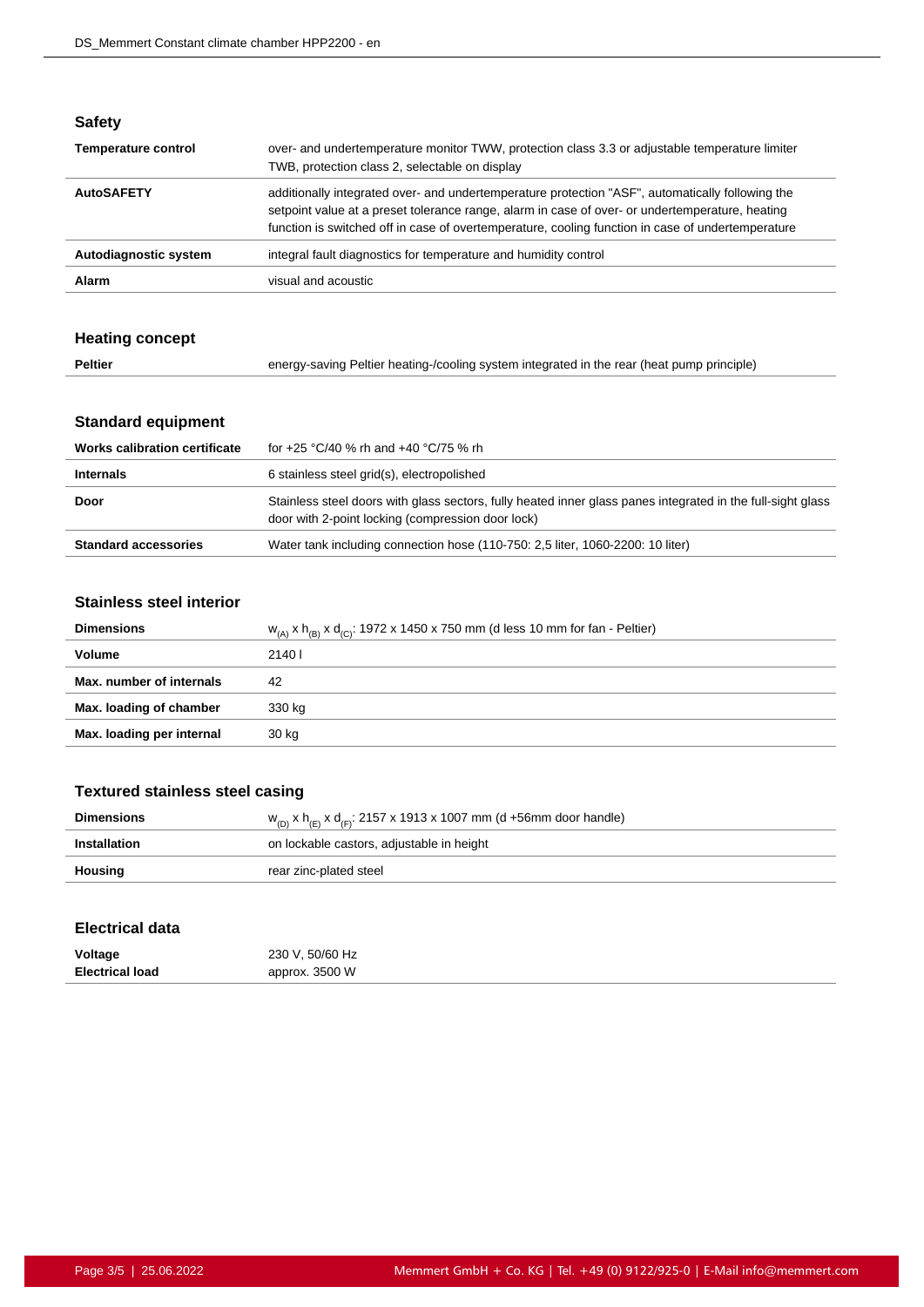### **Ambient conditions**

| Set Up                     | The distance between the wall and the rear of the appliance must be at least 15 cm. The clearance<br>from the ceiling must not be less than 20 cm and the side clearance from walls or nearby appliances<br>must not be less than 5 cm. |
|----------------------------|-----------------------------------------------------------------------------------------------------------------------------------------------------------------------------------------------------------------------------------------|
| <b>Ambient temperature</b> | 16 °C to 40 °C                                                                                                                                                                                                                          |
| Humidity rh                | max. 70 %, non-condensing                                                                                                                                                                                                               |
| Altitude of installation   | max. 2,000 m above sea level                                                                                                                                                                                                            |
| Overvoltage category       | Ш                                                                                                                                                                                                                                       |
| <b>Pollution degree</b>    |                                                                                                                                                                                                                                         |

# **Packing/shipping data**

| <b>Transport information</b>          | The appliances must be transported upright |
|---------------------------------------|--------------------------------------------|
| <b>Customs tariff number</b>          | 84198998                                   |
| <b>Country of origin</b>              | Federal Republic of Germany                |
| WEEE-Reg.-No.                         | DE 66812464                                |
| Dimensions approx incl.<br>wooden box | w x h x d: 2300 x 2200 x 1220 mm           |
| Net weight                            | approx. 493 kg                             |
| Gross weight wooden box               | approx. 730 kg                             |



Temperature-humidity working range HPP<br>• HPP110 - HPP1060 without light/• HPP1400 & HPP2200